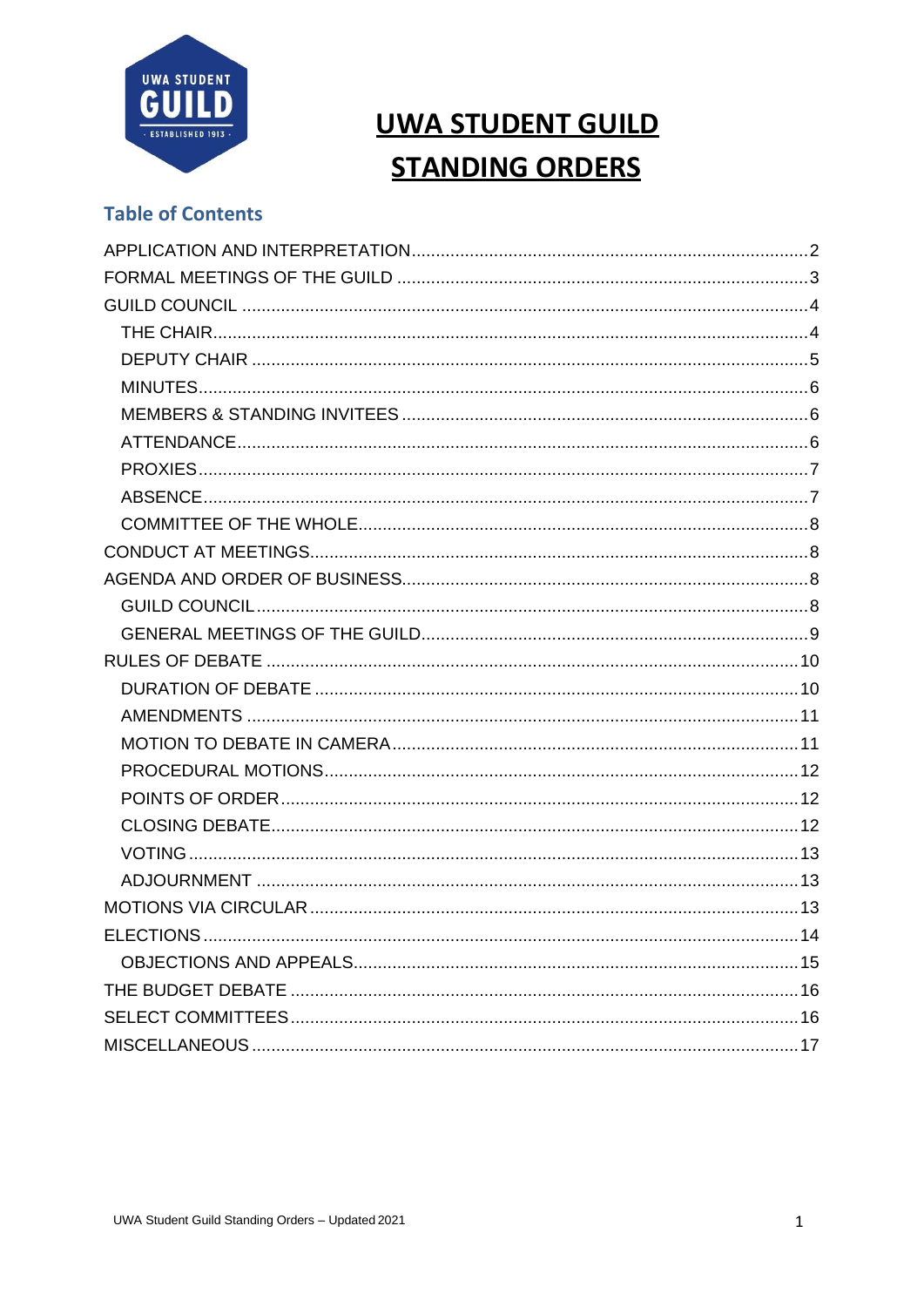

# **UWA STUDENT GUILD STANDING ORDERS**

## <span id="page-1-0"></span>**APPLICATION AND INTERPRETATION**

- 1. These Standing Orders are made by the Guild Council pursuant to regulation 49 of the Student Guild Regulations to govern the conduct of meetings of the Guild and the Guild Council. These Standing Orders are to be read subject to the Student Guild Regulations, and subject to any inconsistency, the provisions of the Student Guild Regulations will prevail.
- 2. These Standing Orders apply to meetings of the Guild Council and, subject to standing orders [5](#page-3-2) and [6,](#page-3-3) to meetings of the Guild including but not limited to, meetings of:
	- a) Guild Subsidiary Councils.
	- b) Committees of the Guild Council.
	- c) ordinary general meetings and special general meetings of the Guild.
- 3. For these standing orders, the following definitions apply:

*Absolute Majority* means a simple majority of the total voting membership of the meeting.

*Determination* means any order, ruling or direction validly made under these Rules by the Returning Officer.

*General Meeting* means a meeting at which all ordinary members of the Guild may vote, including ordinary general meetings and special general meetings.

*Guild* means the Student Guild as established by the *University of Western Australia Act 1911* (WA).

*Guild Council* means the governing authority of the Guild as provided for in the Student Guild Regulations and comprising of the members set out in regulation 28 of the Student Guild Regulations.

*Motion* means a motion other than a procedural motion.

*Procedural Motion* means a motion to alter the manner, order, for or duration of proceedings.

*Returning Officer* means the person appointed by the Guild Council to conduct an election during Guild Council, or the person appointed per Guild Department rules to conduct Department elections, under the Departments' respective rules.

*Simple Majority* means a majority of those present and voting. An abstention shall not be included in the count of those present and voting.

UWA Student Guild Standing Orders – Updated 2021 2 *Student Guild Regulations* means the regulations made by the Senate of the University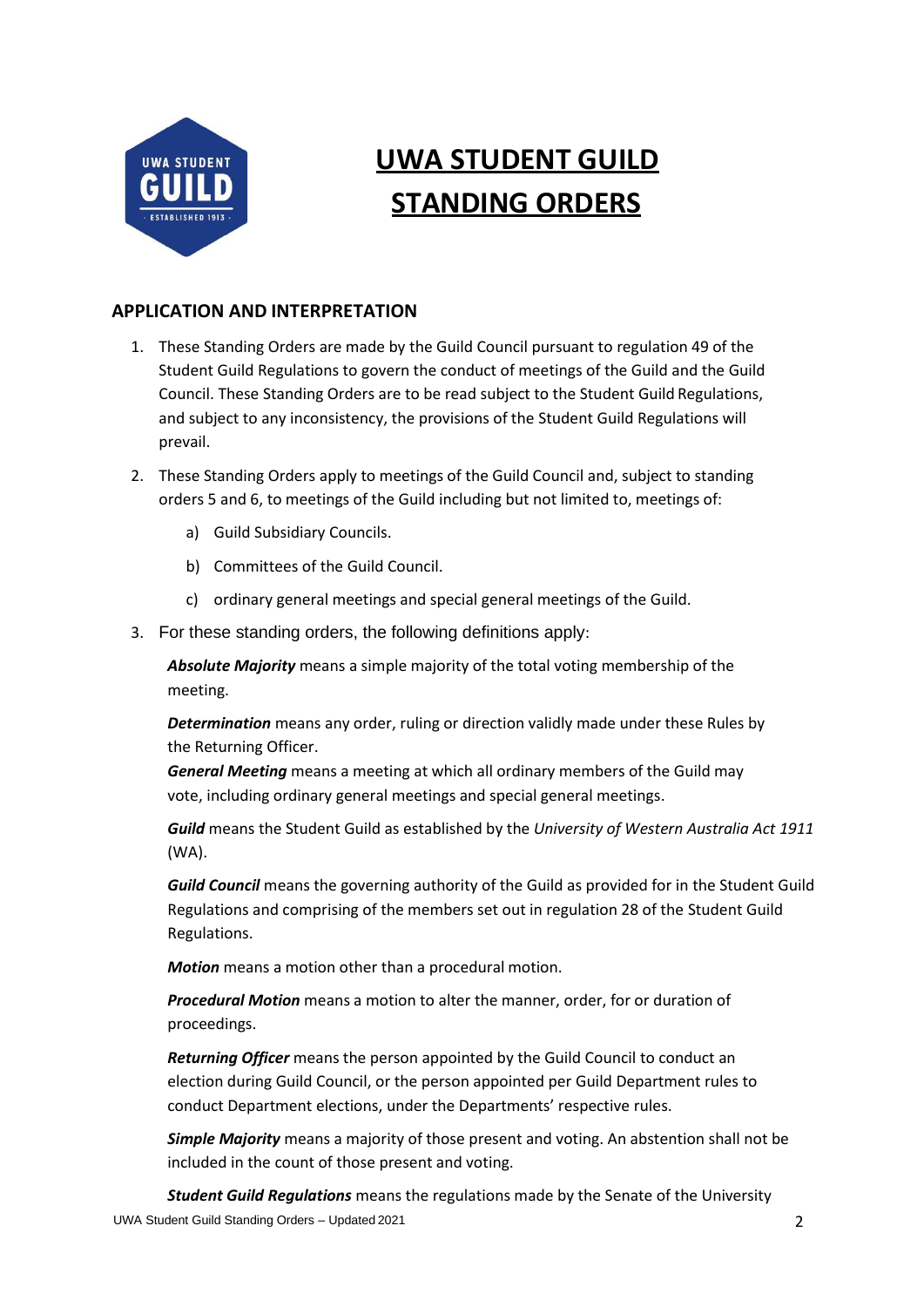of Western Australia, as the governing authority of the University of Western Australia, under section 16E of the *University of Western Australia Act 1911* (WA).

*Two-Third Majority* means two-thirds of those present and voting. An abstention shall not be included in the count of those present and voting.

*University Working Day* has the meaning given in the University of Western Australia Statute clause 6, which as at the date of these Standing Orders is any day other than a:

- a) Saturday.
- b) Sunday.
- c) a day specified in the University calendar as a University holiday; and
- d) the University's annual shut-down period as determined by the University's executive each year.

**Voting Members of Guild Council** consist of the following;

- **-** Guild President,
- **-** General Secretary,
- **-** President of the Postgraduate Students' Association,
- **-** Education Council President,
- **-** Societies Council President,
- **-** Public Affairs Council President,
- **-** Women's Officer,
- **-** Western Australian Aboriginal Corporation Chair,
- **-** President of International Student Department,
- **-** the Thirteen (13) Ordinary Guild Councillors elected at General election.

Terms capitalised but not defined in these Standing Orders have the meaning given to those terms in the Student Guild Regulations, as amended or replaced from time to time.

#### <span id="page-2-0"></span>**FORMAL MEETINGS OF THE GUILD**

- 4. Subject to these Standing Orders, the order of business for a formal meeting of the Guild will be determined by:
	- a) in the case of the Guild Council, the Executive;
	- b) in the case of Guild General Meetings, the Guild General Secretary; or
	- c) in all other instances, the Chair of that meeting.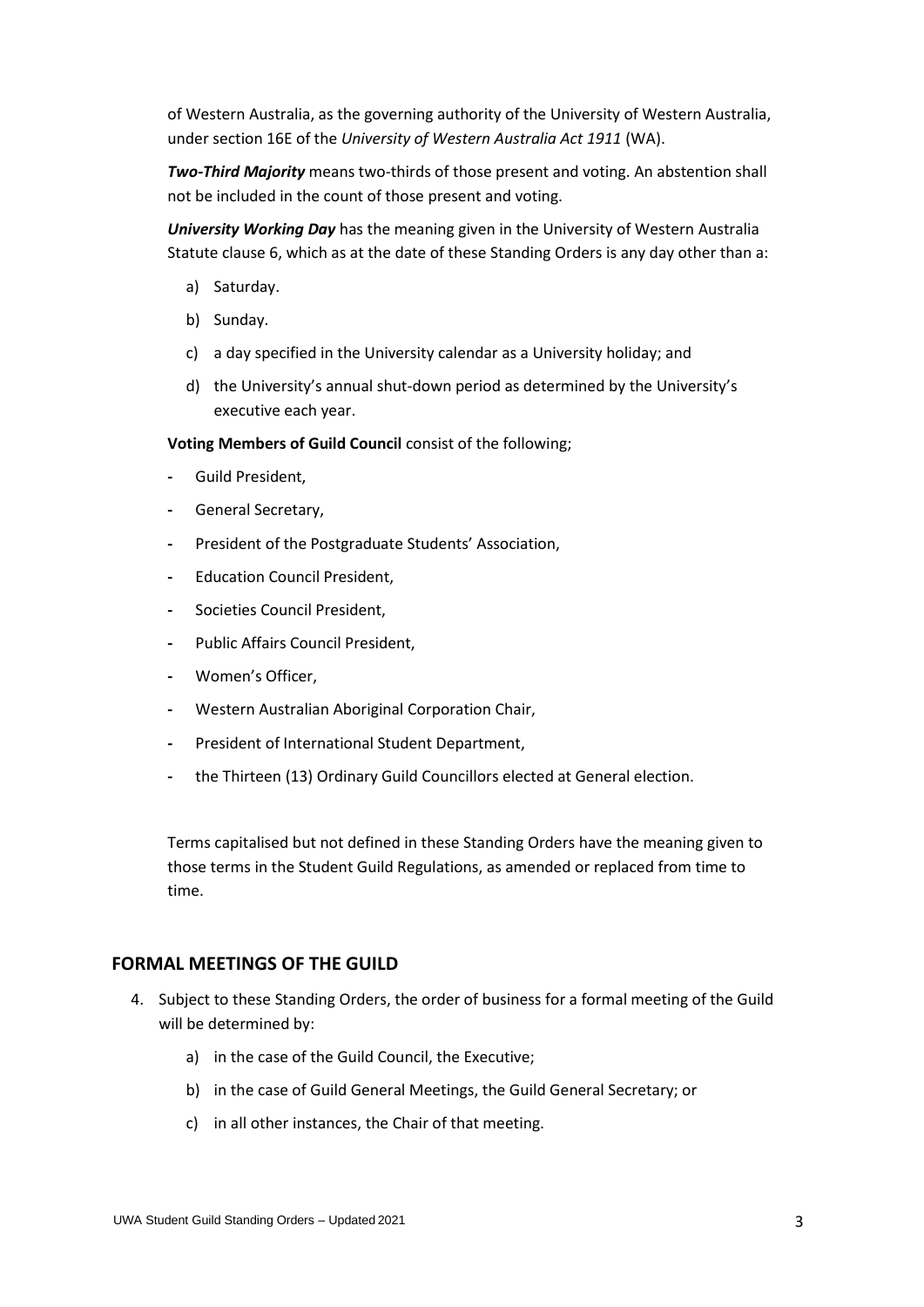- <span id="page-3-2"></span>5. These Standing Orders apply to meetings of the Guild and Guild Council, however the following standing orders apply solely to meetings of Guild Council:  $7 - 26$  $7 - 26$  (inclusive)[, 29](#page-5-4) – [33](#page-6-2) (inclusive)[, 90-](#page-11-3)[102](#page-12-3) (inclusive) and [105.](#page-12-4) Additionally:
	- a) References in these Standing Orders to the Guild Council will be taken to refer to the relevant formal meeting of the Guild; and
	- b) References in these Standing Orders to the Guild General Secretary will be taken to refer to the Chair of the relevant formal meeting of the Guild.
- <span id="page-3-3"></span>6. Business at a General Meeting of the Guild shall be conducted in accordance with these Standing Orders and Chapter 4 of the Student Guild Regulations except that, references in these Standing Orders to an Absolute Majority in relation to the meetings of Guild Council will be taken to refer to a Simple Majority of a Guild General Meeting.

## <span id="page-3-0"></span>**GUILD COUNCIL**

- <span id="page-3-4"></span>7. In conformity with regulation 58(1) of the Student Guild Regulations, an ordinary meeting of the Guild Council will be held monthly throughout the Guild Year.
- 8. The Guild General Secretary shall:
	- a) Set a Guild Council Meeting Schedule in December each year; and,
	- b) Distribute a copy of the Guild Council Meeting Schedule to all members of the Guild Council.
- 9. In conformity with regulation 62 of the Student Guild Regulations, the quorum for a meeting of Guild Council is half the voting membership, at least two of whom must be members of the Guild Executive.
- 10. Election for Chair of Guild Council and Vice-President of the Guild will be conducted at the first meeting of the new Council.
- 11. The Chair of Guild Council and Vice-President of the Guild positions may only be filled by a person who is a member of Guild Council according to table 3 of the Guild Regulations. For clarity this means the Sports Officer, Welfare Officer, Environment Officer and other standing invitees are not eligible to fill these two positions.

## <span id="page-3-1"></span>*THE CHAIR*

- 12. Whenever the Chair rises during a debate, debate ceases immediately. Any speakers will resume their seat and the Chair shall be heard without interruption.
- 13. Should the Chair decide to participate in debate, the Chair must be vacated and passed to the Deputy Chair for the period of that debate. Where the Deputy Chair is acting as Chair or is otherwise unavailable, the Chair shall pass the Chair to a member of Guild Council chosen at the Chair's discretion.
- 14. The Chair shall maintain and follow a speaking list of those who indicate that they wish to speak in debate.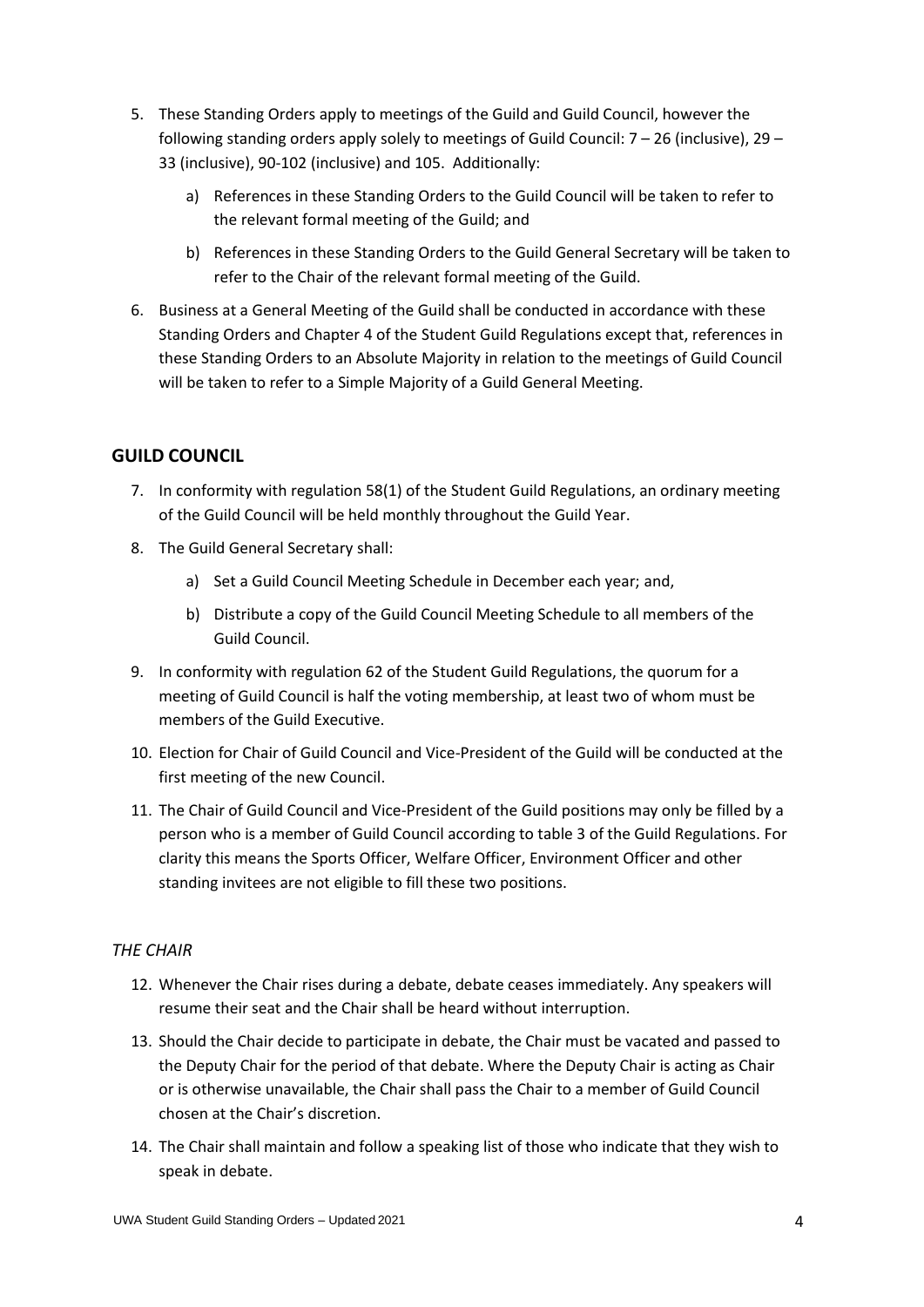- 15. Any member disagreeing with a ruling of the Chair may move 'dissent in the chair'.
- 16. If dissent is moved, the Chair shall pass the Chair to the Deputy Chair or, where the Deputy Chair is acting as the chair or is unavailable, the Guild President, and then explain the ruling (for no more than two minutes). The mover of dissent may then speak (for no more than two minutes) to explain the reasons for their dissent. The motion will then be put, without further debate, to determine conclusively the validity of the Chair's ruling by a Simple Majority. If passed, the Acting Chair shall 'name' the chair. The Chair shall then revert to the Chair of the Guild Council.
- 17. The Chair may 'name' a member of the Guild Council or an observer if in the Chair's opinion that person is:
	- a) Disrupting debate;
	- b) Acting contrary to the Student Guild Regulations or By-Laws;
	- c) Acting contrary to UWA Student Guild Standing Orders; or
	- d) Using improper or discriminatory language.
- 18. Where, in the opinion of a Simple Majority of the Guild Council, the Chairis:
	- a) Disrupting debate;
	- b) Acting contrary to the Student Guild Regulations, By-Laws or these Standing Orders; or
	- c) Using improper or discriminatory language,

then the Chair shall vacate the Chair to the Guild Deputy Chair who shall 'name' the Chair. The Chair shall then revert to the Chair of the Guild Council.

- 19. If the Chair 'names' a member of the Guild Council or an observer three times during a formal meeting of the Guild Council, that person shall be ejected from the meeting.
- 20. The Chair may have a person immediately removed from the meeting for intimidating, bullying, abusive or harassing behaviour but not for any other conduct. Any decision to immediately remove a member may be invalidated by a simple majority.
- 21. During meetings governed by these rules, it is the responsibility of the Chair to protect members from any type of discrimination based on gender, race or sexuality.
- 22. The Chair may have the discretion to have a person immediately removed from the meeting for extreme types of discrimination based on gender, race or sexuality.

### <span id="page-4-0"></span>*DEPUTY CHAIR*

- 23. The Guild Council shall, at the first meeting of the Guild Council, appoint one of its members to the position of Deputy Chair.
- 24. Where the Chair of Guild Council is unwilling or unable to chair the meeting, the Deputy Chair shall act as Chair.
- 25. Where neither the Chair nor the Deputy Chair are willing or able to chair the meeting, Guild Council shall elect its own Chair.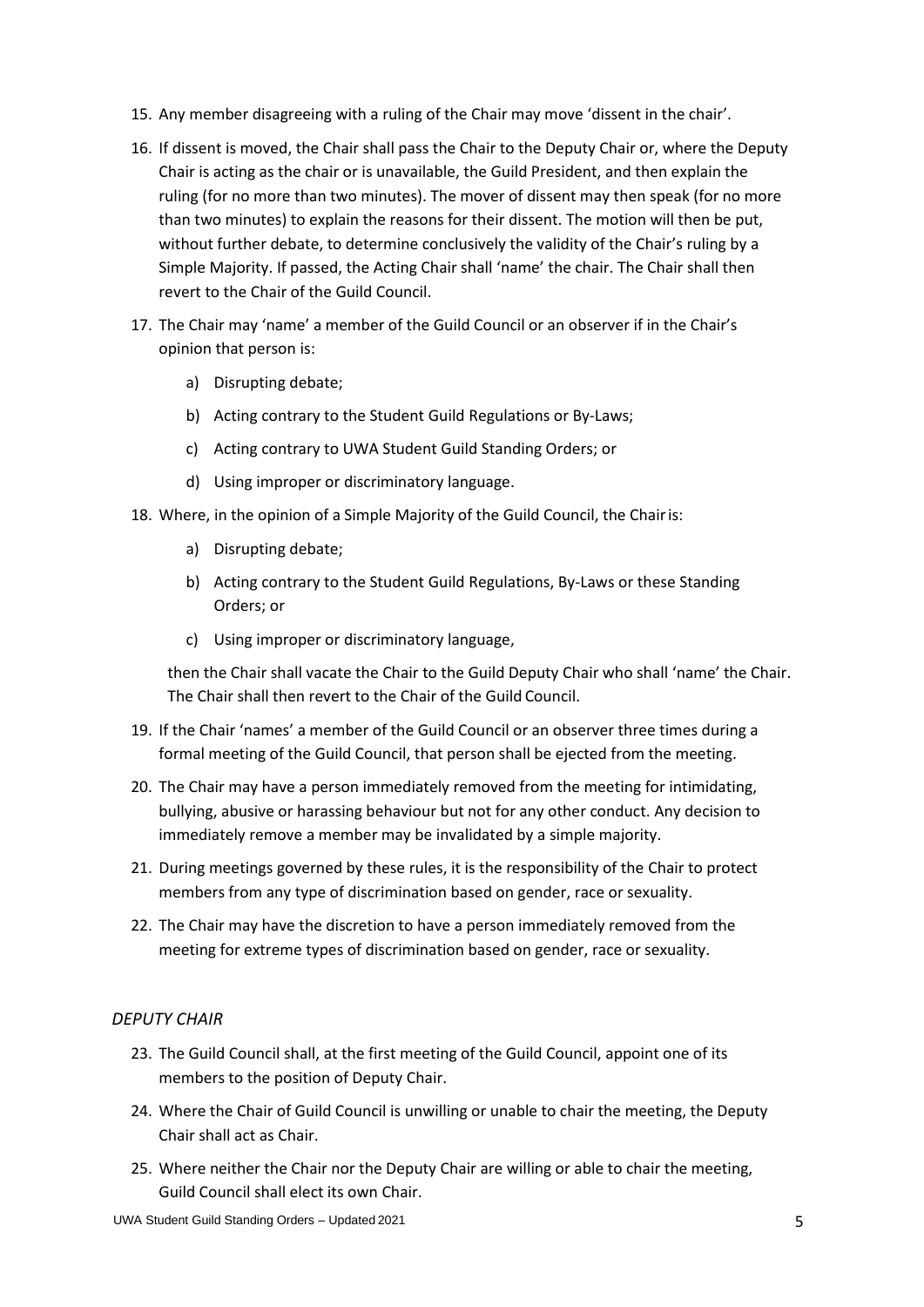<span id="page-5-3"></span>26. Notwithstanding standing orde[r 135,](#page-15-2) the Guild President shall act as chair until the election of a Chair.

#### <span id="page-5-0"></span>*MINUTES*

- 27. The Guild General Secretary will ensure that minutes of Guild Council be kept and circulated. Minutes must include substantive points made in debate but be as concise as possible.
- 28. A Procedural Motion must be moved to enter into the minutes the exact wording of a member of Guild Council's speech. Any Procedural Motion to enter into the minutes speech verbatim must be made at the conclusion of the member's speech, and the member must specify the segment to be entered into the minutes.

#### <span id="page-5-1"></span>*MEMBERS & STANDING INVITEES*

- <span id="page-5-4"></span>29. The members of Guild Council are listed in the Student Guild Regulations.
- 30. The standing invitees to meetings of the Guild Council are:
	- a) Immediate past Guild President;
	- b) Welfare Officer;
	- c) Environment Officer;
	- d) Sports Officer;
	- e) Residential Students' Department President;
	- f) Pride Officer;
	- g) Access Officer;
	- h) Ethnocultural Officer;
	- i) Volunteering and Community Engagement Chair;
	- j) Mature Age Students' Association Officer; and
	- k) any other Department Officers.

#### <span id="page-5-2"></span>*ATTENDANCE*

- 31. A record of attendance shall be kept for formal meetings of the Guild Council, including details of:
	- a) Attendance;
	- b) Apologies;
	- c) Absentees;
	- d) Observers; and
	- e) Proxies.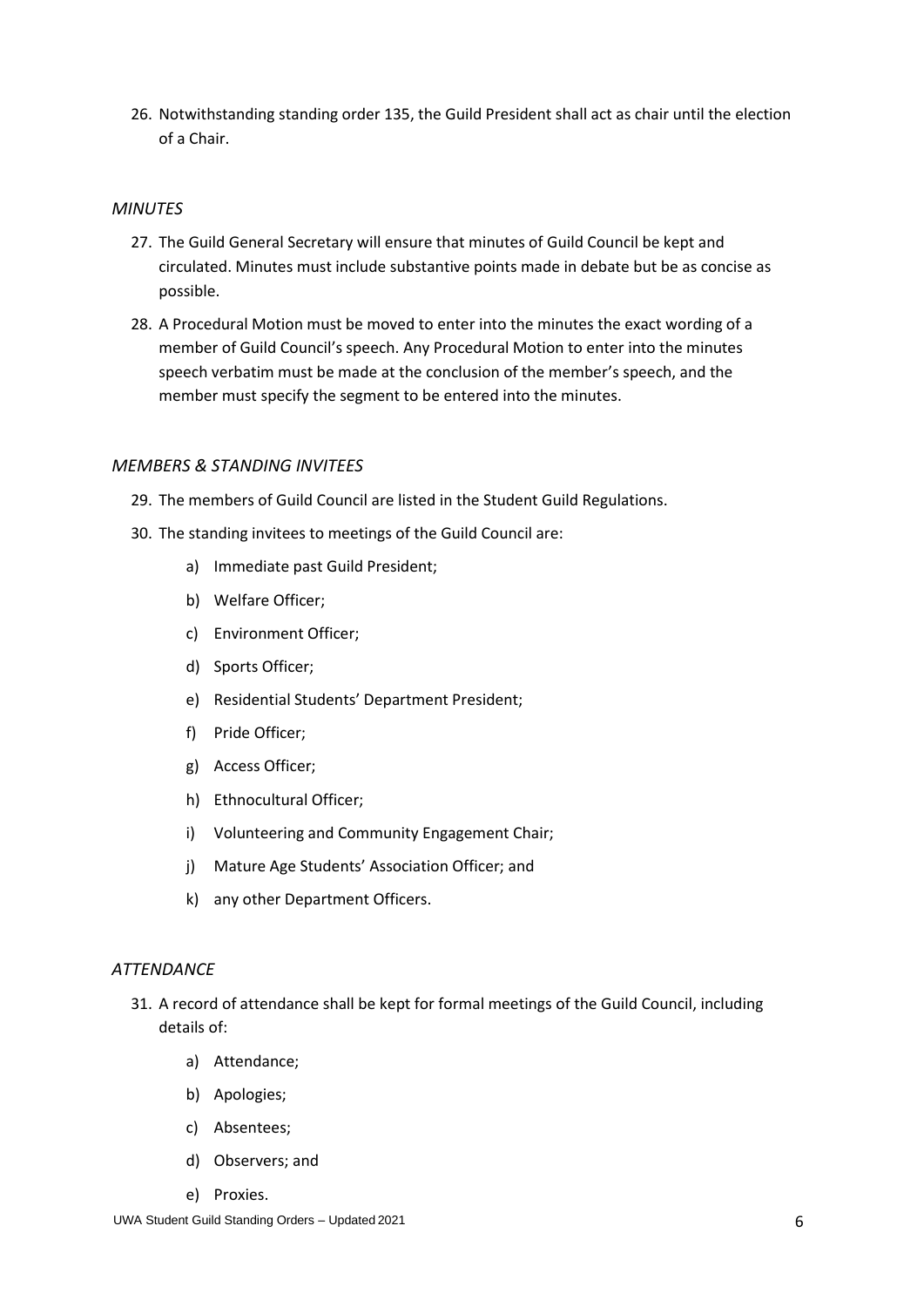- 32. The Guild General Secretary shall, as part of their report to the Guild Council, provide a cumulative attendance record for all members of the Guild Council for the Guild Council term to date.
- <span id="page-6-2"></span>33. If a member is in virtual attendance via an online format for a valid and compassionate reason, they will be able to carry out their role as they would, should they be in physical attendance if they are accepted by a Simple Majority of the Guild Council. They will be noted as Present (virtual) on the record.

## <span id="page-6-0"></span>*PROXIES*

- 34. Council members who are unable to attend Council meetings may delegate their proposing, seconding and voting rights to any other ordinary member of the Guild in the form of a written proxy.
- 35. In conforming with regulation 63(2), a proxy must satisfy any eligibility criteria associated with the position of the member who is transferring their voting rights.
- 36. The proxy must:
	- a) Be for not longer than the duration of the meeting;
	- b) Specify the member to whom the proxy is made;
	- c) Specify any conditions attached to the proxy;
	- d) Be signed by the Council member;
	- e) Not be altered once signed; and
	- f) Must not have proxied for the same Council member previously in the Guild Year.
- 37. The proxy must be sent to the General Secretary via e-mail at least 60 minutes before the scheduled start time of the meeting, who must take all reasonable steps to verify the proxy before being delivered to the Chair.
- 38. A proxy-holder shall only be entitled to vote once the proxy has signed the Proxy Code of Conduct and has been accepted as a valid proxy by a Simple Majority of the Guild Council.
- 39. If the Council member subsequently attends the meeting, the proxy lapses.
- 40. In conformity with regulation 63(3), no Ordinary Member may hold more than one vote at any time.
- 41. Members of Guild Council who are present via an online format will be treated as an observer unless in accordance with standing order 33.

### <span id="page-6-1"></span>*ABSENCE*

42. Should a member of the Guild Council be absent from two consecutive formal meetings without due apology or leave of absence, the Guild General Secretary shall report that fact to the next ordinary meeting of the Guild Council.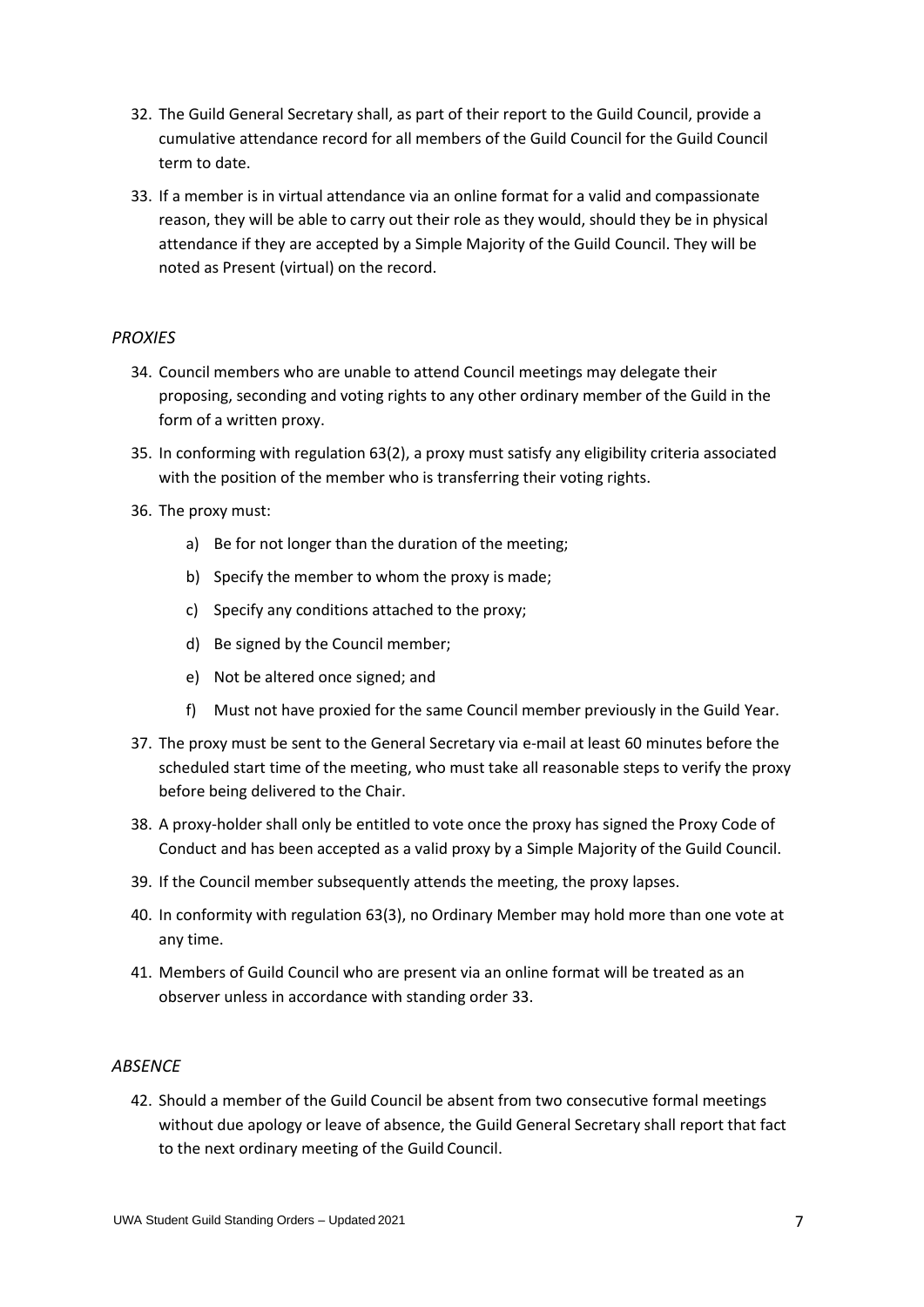#### <span id="page-7-0"></span>*COMMITTEE OF THE WHOLE*

- 43. If a quorum of members is not present 15 minutes after the start time provided in the agenda of a formal meeting of the Guild Council, the Guild Council may move into Committee of the Whole.
- 44. Any resolution adopted by the Committee of the Whole shall be put into effect at the close of business three weekdays after the circulation of the unconfirmed minutes of the Committee of the Whole to the Guild Council, unless the Guild General Secretary receives an objection from a member of the Guild Council.
- <span id="page-7-4"></span>45. Objections to resolutions of the Committee of the Whole shall:
	- a) Be in writing;
	- b) Be addressed to the Guild General Secretary;
	- c) Be received by the Guild General Secretary before the close of business, three weekdays after the release of the unconfirmed minutes of the Committee of the Whole; and,
	- d) Include the text of the resolution to which the objection is lodged.
- 46. Any resolution adopted by the Committee of the Whole to which a Guild Council member has objected in conformity with standing order [45](#page-7-4) does not come into effect and is added to the agenda for the next formal meeting of the Guild Council.

#### <span id="page-7-1"></span>**CONDUCT AT MEETINGS**

- 47. Speakers may only address the meeting when called on to do so by the Chair.
- 48. Speakers must be heard in silence and may only be interrupted by the Chair.

### <span id="page-7-2"></span>**AGENDA AND ORDER OF BUSINESS**

#### <span id="page-7-3"></span>*GUILD COUNCIL*

- 49. The agenda for an ordinary meeting of the Guild Council shall include:
	- a) Acknowledgement of Country
	- b) Attendance and Apologies;
	- c) Confirmation of previous minutes;
	- d) Business arising from previous minutes;
	- e) Minutes from Guild Council and Guild Committees;
	- f) Elections (When needed)
	- g) Correspondence;
	- h) Reports from Directors;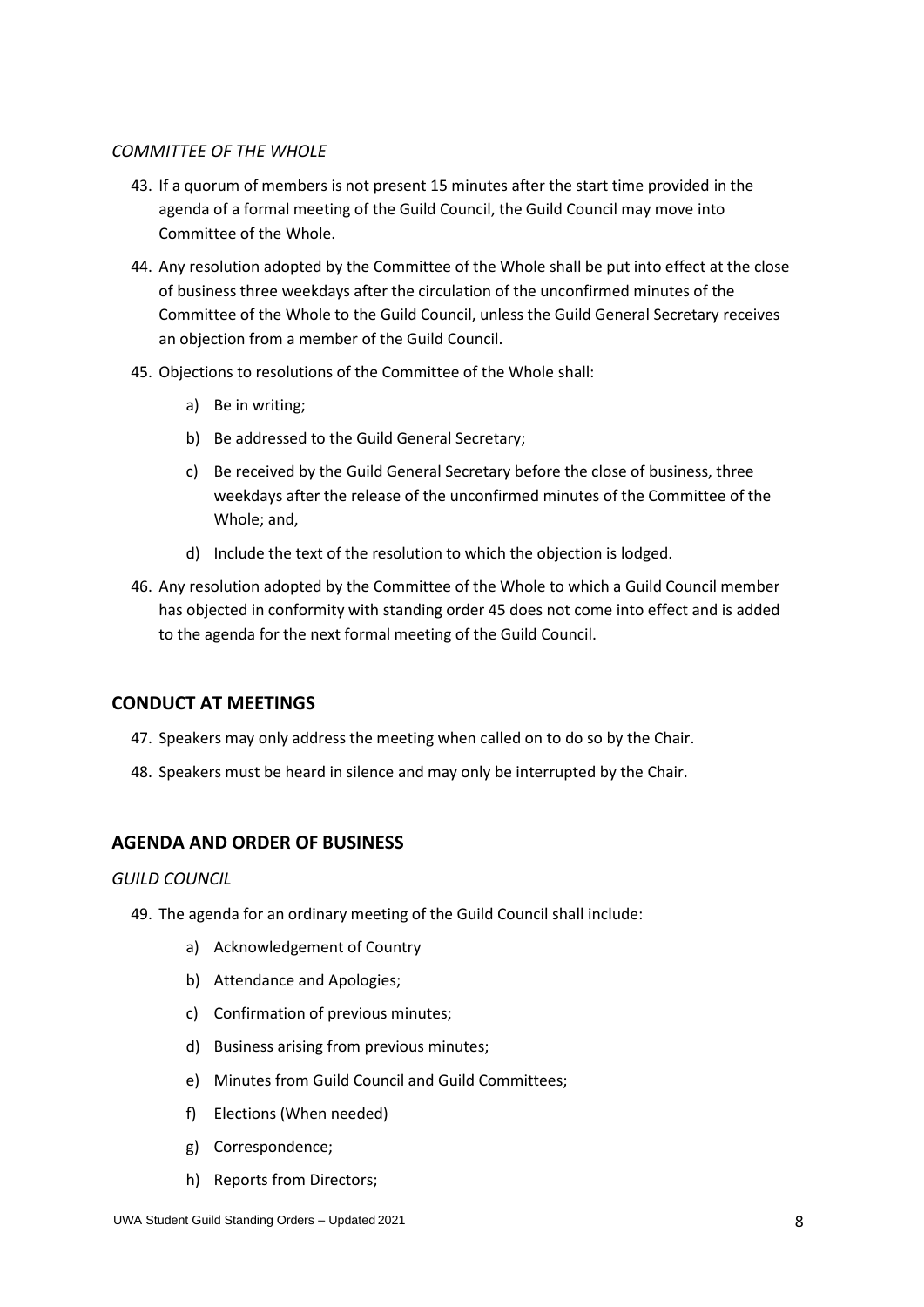- i) Reports from Office Bearers;
- j) Questions arising from Reports;
- k) Motions on notice; and
- l) Other Business.
- 50. The agenda for a formal meeting of the Guild Council may be altered or suspended by a Procedural Motion.
- 51. A formal meeting of the Guild Council shall only consider business of which notice has been given on the agenda, or which arises out of minutes or reports.
- 52. All reports made by Office Bearers must be submitted to the Guild General Secretary at least 3 University Working Days prior to the Guild Council meeting. If an Office Bearer fails to do so more than three times in their term, they shall be referred to the Guild Discipline Committee.
- <span id="page-8-1"></span>53. All motions, minutes, and attached supporting documentation for consideration at formal meetings of the Guild Council must be submitted to the Guild General Secretary at least five University Working Days prior to the meeting who must then circulate them to council within a period of 48 hours.
- <span id="page-8-2"></span>54. The Guild Council may waive notice requirements by Procedural Motion in the event of:
	- a) Urgent business; or,
	- b) Business which because of its nature could not be set on the agenda.
- <span id="page-8-3"></span>55. A Procedural Motion to alter the agenda otherwise than in compliance with the notice requirements in standing order[s 53](#page-8-1)[-54](#page-8-2) and [84](#page-11-4) must be passed by an Absolute Majority.
- 56. Notwithstanding standing orders [53](#page-8-1) and [55,](#page-8-3) a special meeting of the Guild Council shall only consider business of which notice has been given on the agenda.

### <span id="page-8-0"></span>*GENERAL MEETINGS OF THE GUILD*

- 57. A General Meeting of the Guild is held once in the Guild Year in either the first or second semester on the determination of Guild Council setting the date and time.
- 58. The General meeting must be held on a teaching week of the University.
- 59. The order of business for the ordinary general meeting is
	- a) confirmation of the minutes of the previous ordinary general meeting and of any special general meetings held since the previous ordinary general meeting;
	- b) Guild President's report;
	- c) receipt of the annual report of the [Guild Council;](https://www.governance.uwa.edu.au/regulations/guild/guild-council)
	- d) receipt of the balance sheet of the Guild, the auditors' report on the balance sheet and the financial statements of the Guild for the previous year;
	- e) motions on notice; and
	- f) general business.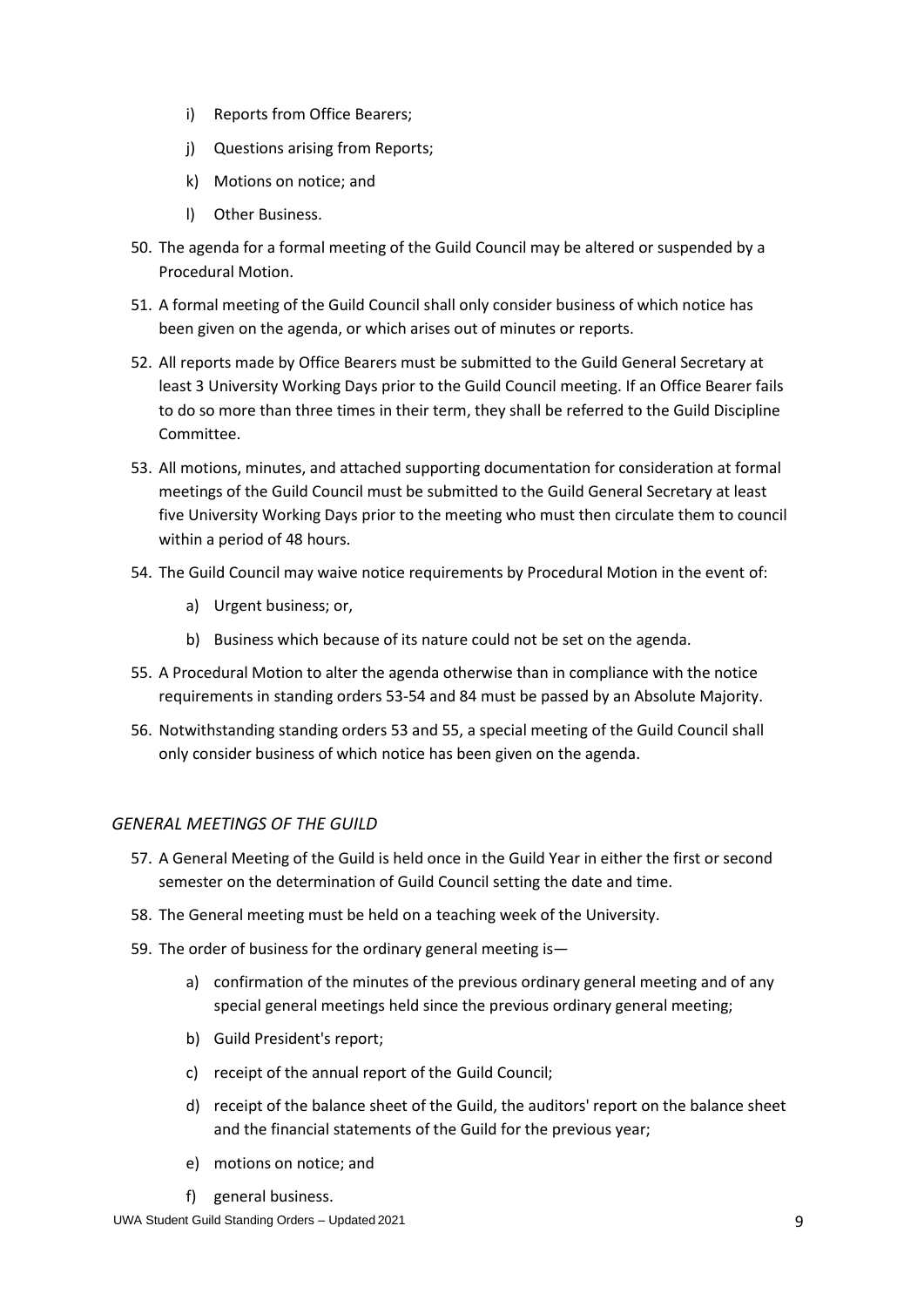#### 60. Motions

- a) At least fifteen (15) University Working Days' prior to the date of an ordinary general meeting of the Guild, the Guild General Secretary must notify all Ordinary Members of the Guild in writing of the due date for receipt of motions on notice by Ordinary Members of the Guild (**Motion Due Date**). For the avoidance of doubt, the Motion Due Date must be at least ten (10) University Working Days' prior to the date of an ordinary general meeting of the Guild.
- b) All motions on notice to be raised at an ordinary general meeting must be received and accepted by the Guild General Secretary in writing, signed by at least fifty (50) Ordinary Members of the Guild (including both the mover and the seconder) by the Motion Due Date.
- c) All motions on notice duly received and accepted by the Guild General Secretary must be displayed on the Guild noticeboard for at least three (3) University Working days prior to the meeting, and posted on the Guild website.
- d) A motion on notice will not be accepted by the Guild General Secretary if it is frivolous, vexatious, would have the likely effect of harassing a person or is reasonably likely to constitute Guild Misconduct.
- e) Motions may only be moved or seconded at the ordinary meeting of the Guild by an Ordinary Member that signed the motion on notice.
- f) Except with the consent of two-thirds of the Ordinary Members of the Guild present at an ordinary meeting of the Guild, no person may introduce any discussion on a subject which has not been duly inserted on the notice paper for that meeting.
- g) Unless otherwise resolved by Guild Council, ordinary general meetings of the Guild can only pass motions to provide a recommendation to the Guild Council, which must be endorsed by Guild Council before it takes effect.

#### 61. Speakers

a) Non-members may only address a General Meeting if they are granted leave by the Chair to do so.

## <span id="page-9-0"></span>**RULES OF DEBATE**

### <span id="page-9-1"></span>*DURATION OF DEBATE*

- 62. For a motion or amendment to be debated, both a proposer and a seconder are required.
- 63. Debate commences when the motion or amendment has been seconded, and the motion's proposer and seconder have spoken to the motion.
- 64. The Chair shall allow questions of clarification to be put to the proposer after the seconder has spoken to the motion.
- <span id="page-9-2"></span>65. Debate on the motion temporarily ceases when the Motion's proposer commences a reply as per standing order [70.](#page-10-2)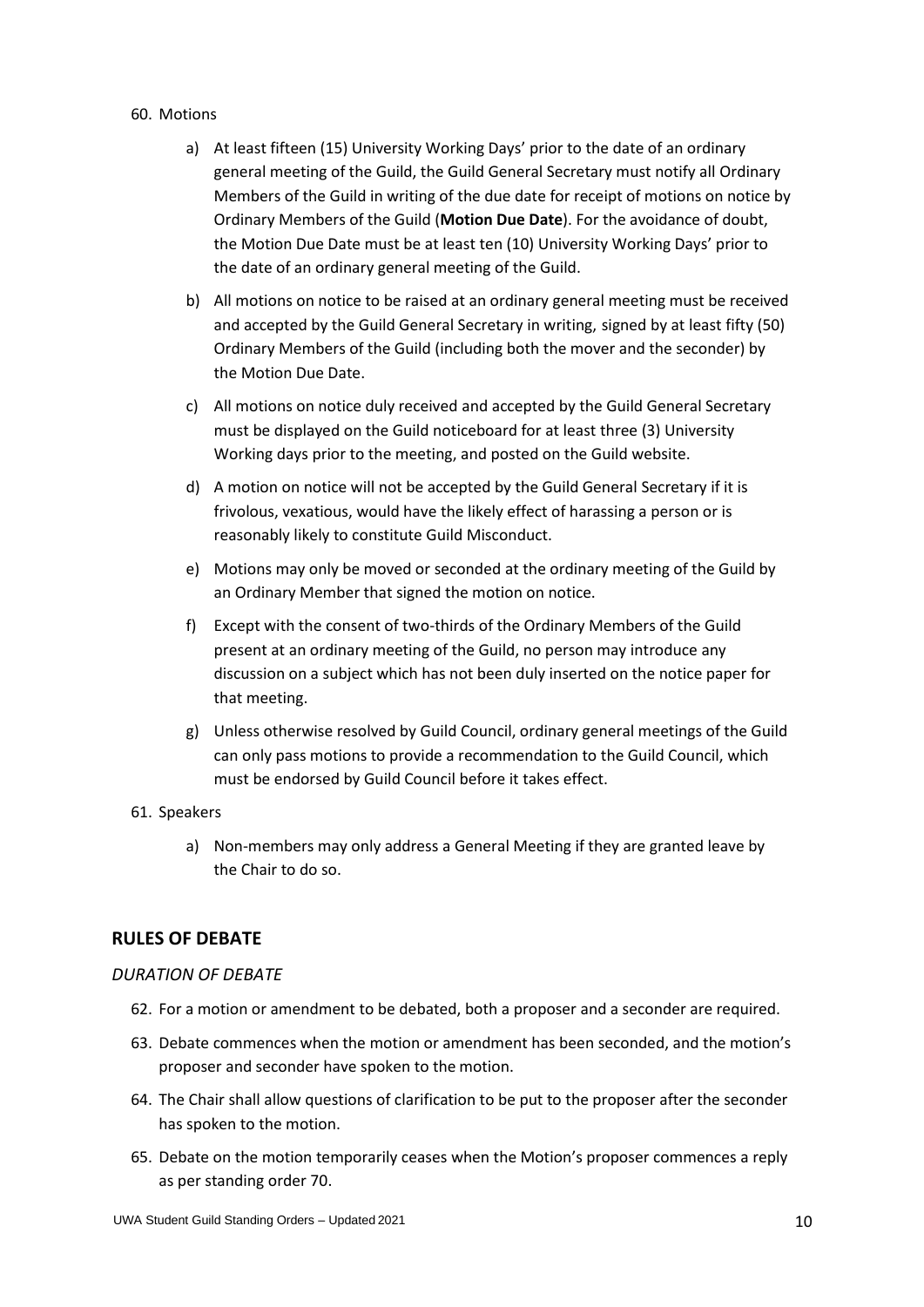- 66. Debate on an amendment ceases when the amendment is put.
- 67. A member of the Guild Council may speak more than once in any debate.
- 68. Speakers must ensure that speeches:
	- a) Are confined to the subject matter of the motion or amendment before the Chair; and,
	- b) Avoid repetition.
- 69. The Chair may at any time require a speaker to observe standing order [65.](#page-9-2)
- <span id="page-10-2"></span>70. The proposer of a motion, at the Chair's discretion, may be granted an opportunity to directly reply to comments made by another speaker.
- 71. A proposer and seconder may, at the Chair's discretion, pass their speaking rights to a staff member or another Guild Council Member.
- 72. Guild Council may, by a Two-Thirds Majority of those present and voting, vote by procedural motion to allow an observer (who may or may not be an enrolled UWA student) to speak on a motion or agenda item, where Council believes the person will significantly contribute to the information before Council.

#### <span id="page-10-0"></span>*AMENDMENTS*

- 73. An amendment to a motion may only be moved during debate on that motion.
- <span id="page-10-3"></span>74. The proposer of a motion or amendment may amend that motion or amendment during debate, unless the Guild Council objects by Procedural Motion.
- 75. Other than under standing order [74,](#page-10-3) an amendment cannot be the subject of a further amendment.
- 76. While an amendment is before the Chair, discussion shall be confined to that amendment. Subject to standing order [74,](#page-10-3) no further amendments shall be considered until the Guild Council has accepted or rejected the amendment.
- 77. The Chair shall rule that an amendment which renders the motion substantially different from the proposed motion is out of order.

#### <span id="page-10-1"></span>*MOTION TO DEBATE IN CAMERA*

- 78. This motion must not interrupt a speech and must be put without amendment, adjournment or debate.
- 79. The motion must relate to one or more specific items in the agenda.
- 80. Members of the meeting who are not members of Guild Council or Standing Invitees must vacate the meeting for the duration of the items specified in the motion.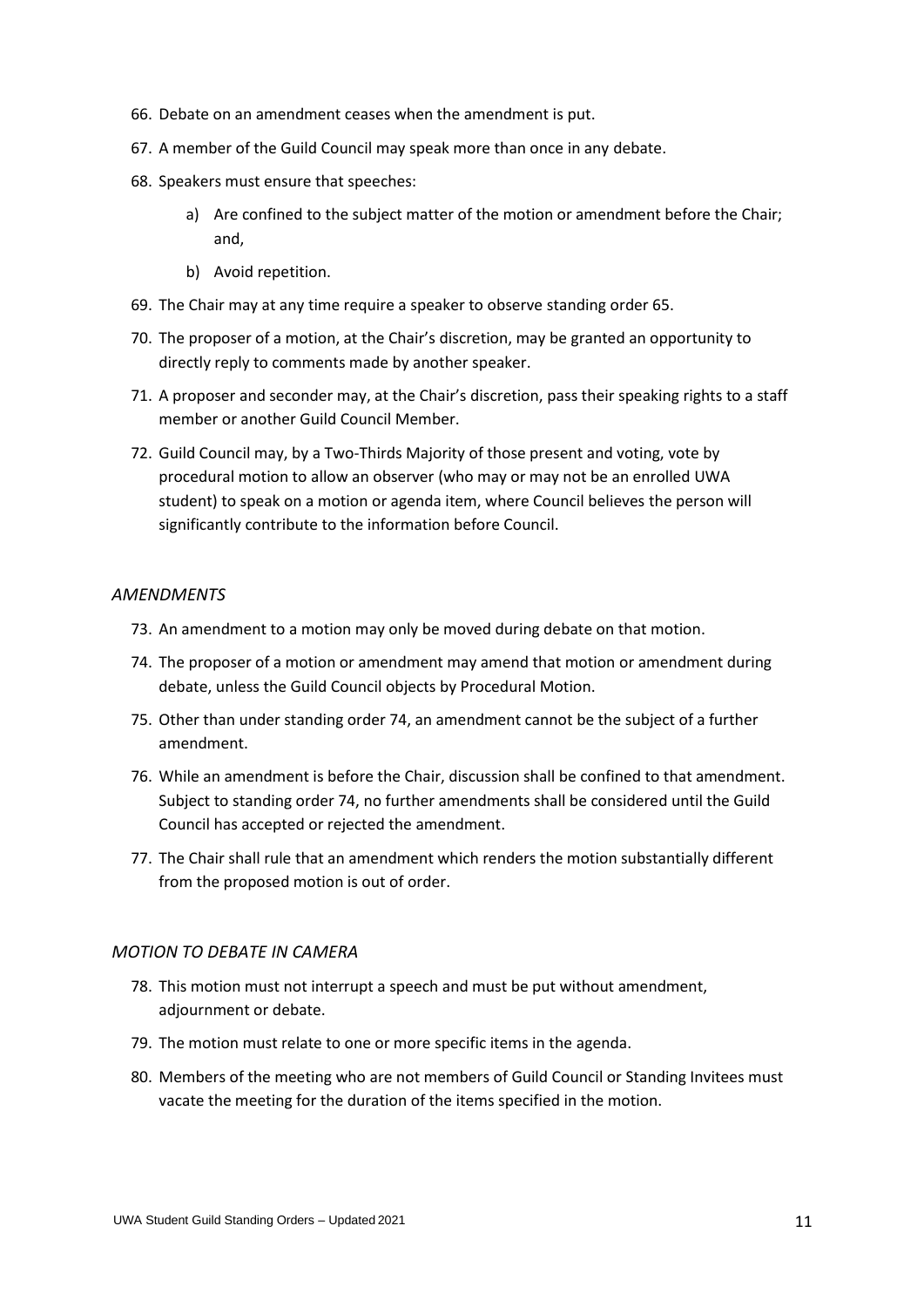#### <span id="page-11-0"></span>*PROCEDURAL MOTIONS*

- 81. The Chair shall put Procedural Motions without debate.
- <span id="page-11-7"></span>82. Except as otherwise provided, a Procedural Motion requires a Simple Majority of the Guild Council.
- 83. The Procedural Motions in standing orders 87, 88, 90 and 91, and other Procedural Motions that limit debate, require a Two-Third Majority of the Guild Council.

#### <span id="page-11-1"></span>*POINTS OF ORDER*

- <span id="page-11-4"></span>84. Any member of the Guild Council may raise a point of order at the time of an alleged irregularity in the proceedings or interpretation of the Regulations.
- 85. A member may at the end of a speech make a point of clarification over factual inaccuracies made by the previous speaker.
- 86. A member claiming to have been misrepresented may at any time, not interrupting another speaker, make a point of explanation. Such explanation must be confined to the alleged misrepresentation and must not introduce a new argument or new matter.
- 87. Any point of order, point of clarification or point of explanation must be clearly and concisely stated within one minute.
- 88. Debate is paused while the Chair rules on the point of order in their discretion.
- <span id="page-11-5"></span>89. The Chair shall rule that an exclamation or a contradictory statement shall not constitute a point of order.

#### <span id="page-11-2"></span>*CLOSING DEBATE*

- <span id="page-11-3"></span>90. If two consecutive speakers have argued substantially the same position in a debate and there is no member wishing to argue the opposite view on the speaking list, the motion shall be put without further debate.
- <span id="page-11-6"></span>91. Any member of the Guild Council may move a Procedural Motion 'that the motion now be put' if and only if two or more speakers for and against the motion or amendment have been heard.
- 92. The Chair may move a Procedural Motion 'that the motion now be put' at anytime.
- 93. If debate is closed under standing orders [89](#page-11-5)[-91,](#page-11-6) the mover of the substantive motion or amendment shall have two minutes for a right of reply.
- 94. A member of the Guild Council may move a Procedural Motion 'that the speaker no longer be heard' at any time.
- 95. A member of the Guild Council may move a Procedural Motion 'that the speaker or speakers be heard for a limited period only' at any time.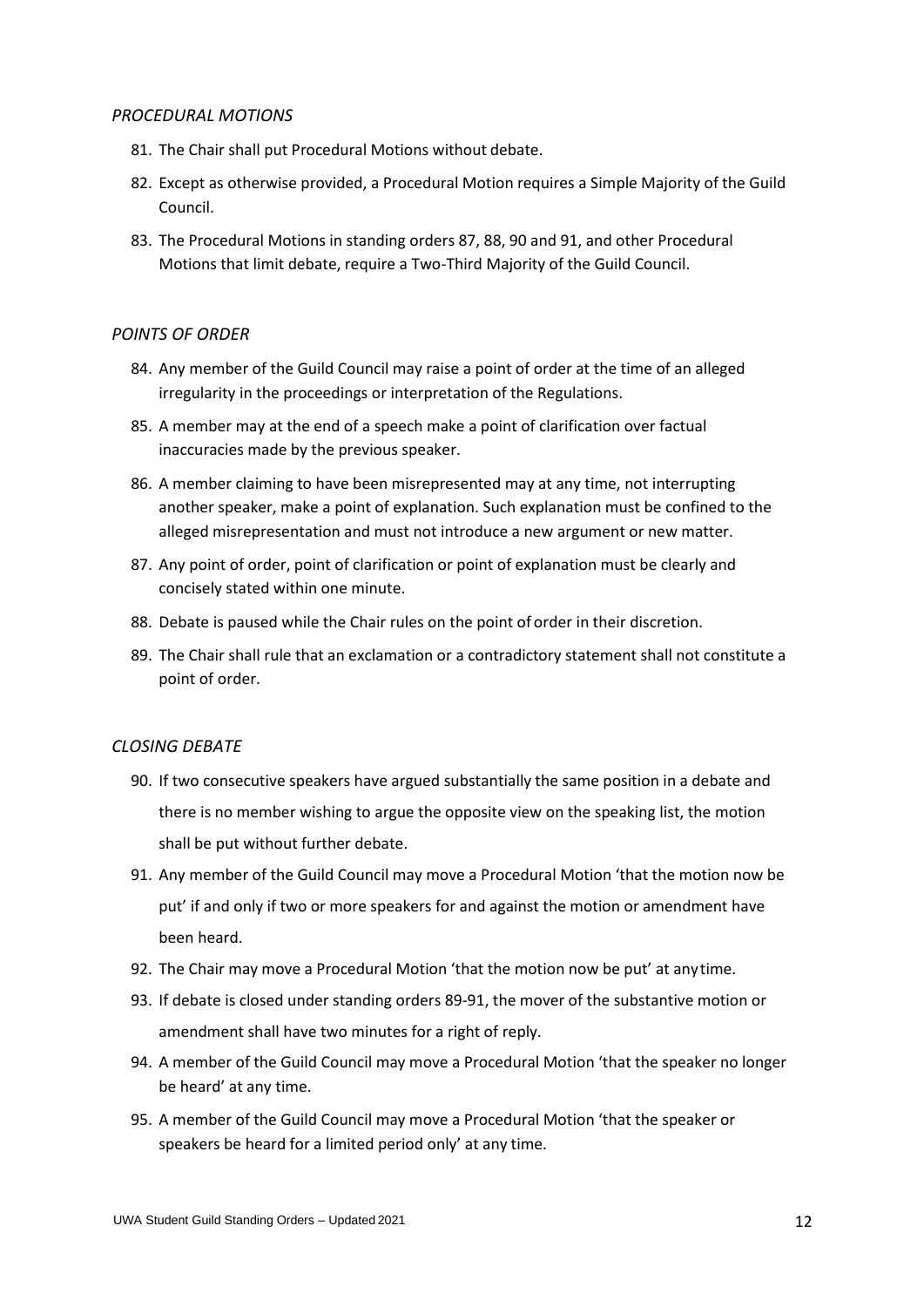#### <span id="page-12-0"></span>*VOTING*

- 96. Every voting member of the Guild Council in attendance may exercise one vote.
- 97. The Chair shall not exercise a casting vote.
- 98. Except as otherwise provided, a motion or amendment must be passed by a Simple Majority of the Guild Council.
- 99. In the event of a tied vote, the motion fails.
- 100. Voting shall be determined by a show of hands unless half of the quorum of the Guild Council request a secret ballot, in which case the Guild General Secretary shall conduct a secret ballot.
- 101. The names of Guild Councillors requesting a secret ballot shall be noted in the minutes.
- <span id="page-12-3"></span>102. Unless a vote has been determined by secret ballot, the names of those members voting for, against and abstaining be recorded in the minutes.

#### <span id="page-12-1"></span>*ADJOURNMENT*

- 103. A Procedural Motion of the Guild Council may adjourn any formal meeting or debate to a future sitting.
- 104. A motion or debate should only be adjourned where, in the opinion ofGuild Council via Procedural Motion as per standing orde[r 82:](#page-11-7)
	- a) Additional information is required for a decision to be made;
	- b) The relevant Guild staff, Office Bearers or Committees have not been consulted and such consultation is necessary; or
	- c) There are exceptional circumstanced which require the motion or debate to be deferred.
- <span id="page-12-4"></span>105. If Guild Council meets for longer than two consecutive hours, the Chair shall adjourn the remaining agenda items until a 10-minute break is observed. This break should not be constituted as breaking the four consecutive hours referred to within standing order [106.](#page-12-5)
- <span id="page-12-5"></span>106. If Guild Council meets for longer than four consecutive hours, the Chair shall move a Procedural Motion to defer the remaining agenda items until another sitting. Guild Council shall then decide whether to defer the meeting.
- 107. Any member of Guild Council may move a procedural motion to adjourn the meeting for a break on compassionate grounds when needed.
- 108. A formal meeting of the Guild Council called to consider adjourned business shall only consider business that remained on the agenda when the original meeting adjourned.

#### <span id="page-12-2"></span>**MOTIONS VIA CIRCULAR**

109. The Guild General Secretary may conduct business by electronic circular, by emailing the Guild Council email list in the case of: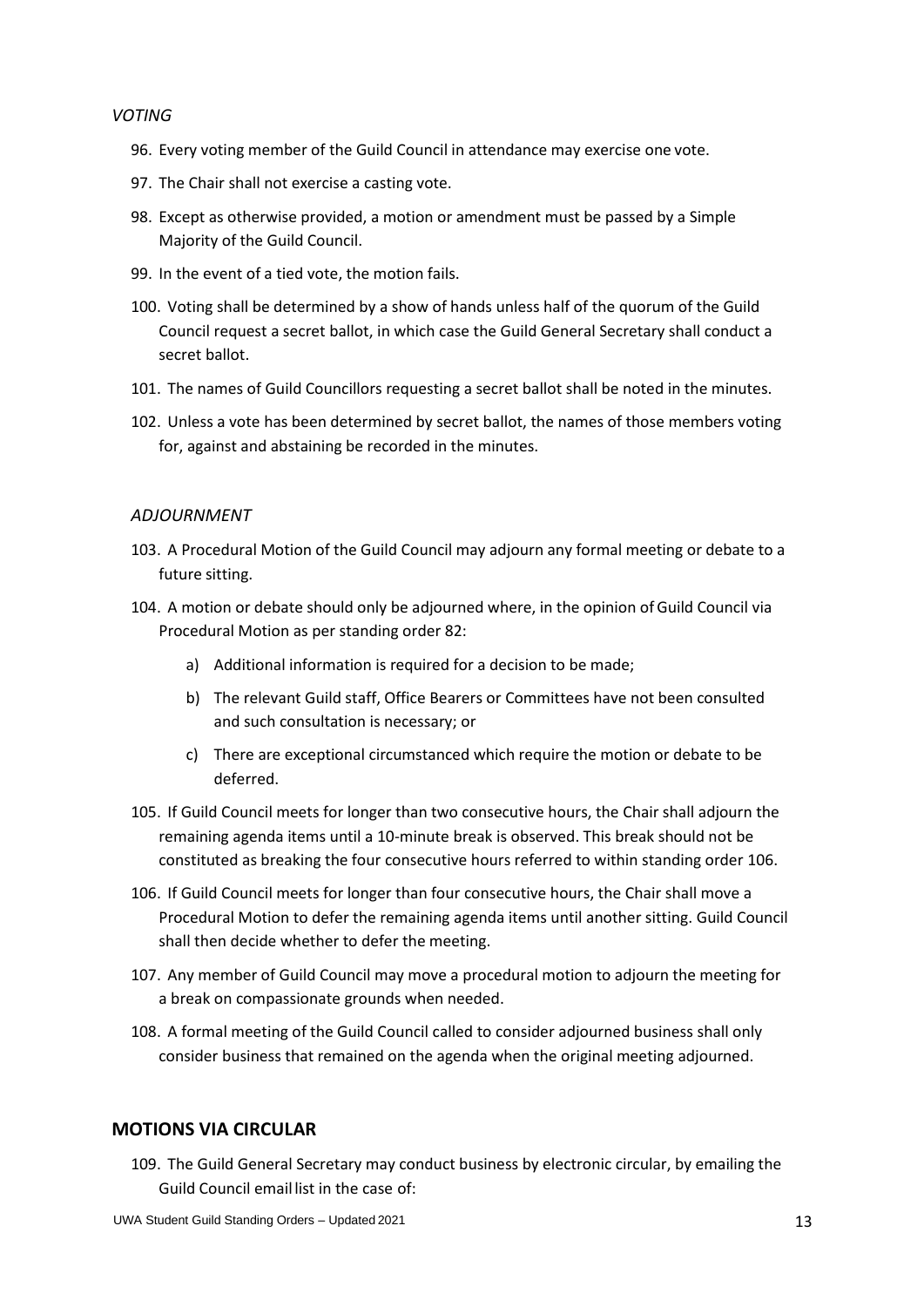- a) Urgent business;
- b) Business which because of its nature could not be set on the agenda; or
- c) Business which by procedural motion, Guild Council decided to not deal with at a properly constituted meeting of Guild Council;
- 110. Any business considered by electronic circular must be in the form of a motion, with a proposer and a seconder.
- 111. For a motion to be considered by electronic circular, at least as many Guild Councillors shall exercise a vote, as the quorum for a meeting of GuildCouncil.
- 112. Guild Council members have until close of business 3 University Working Days after the distribution of the electronic circular to respond to the motion.
- 113. If, at close of business 3 University Working Days after the distribution of the electronic circular, the number of Guild Council members who exercise a vote on the motion is less than the quorum for a meeting of Guild Council, the motion lapses.
- 114. At close of business 3 University Working Days after the distribution of the electronic circular, the Guild General Secretary shall compile the results of the motion conducted by circular and distribute the results (and any resolutions) to Guild Council.
- 115. Any Guild Council member may object to the considering of a motion by electronic circular.
- <span id="page-13-1"></span>116. Objections to the consideration of a motion by circular shall:
	- a) Be in writing;
	- b) Be addressed to the Guild General Secretary;
	- c) Be received by the Guild General Secretary before the close of business, three University Working Days after the distribution of the results of the electronic circular; and,
	- d) Include the text of the motion to which the objection is lodged.
- 117. Any resolution adopted by Guild Council by electronic circular to which a Guild Council member has objected in conformity with standing order [116](#page-13-1) does not come into effect and is added to the agenda for the next formal meeting of the Guild Council.
- 118. All motions considered by Guild Council by circular will be reported to Guild Council at the next formal meeting of Guild Council.

## <span id="page-13-0"></span>**ELECTIONS**

- 119. All elections at Guild Council will be conducted by secret ballot and in accordance with Schedule 2 of the Student Guild Regulations.
- 120. Casual vacancies will be filled as per Clause 23 (Table 2) of the Guild Regulations.
- 121. The Chair of Guild Council, Deputy Chair or the Guild President, will conduct an election process in accordance with the position being vacated in Clause 23 (Table 2) of the Guild Regulations.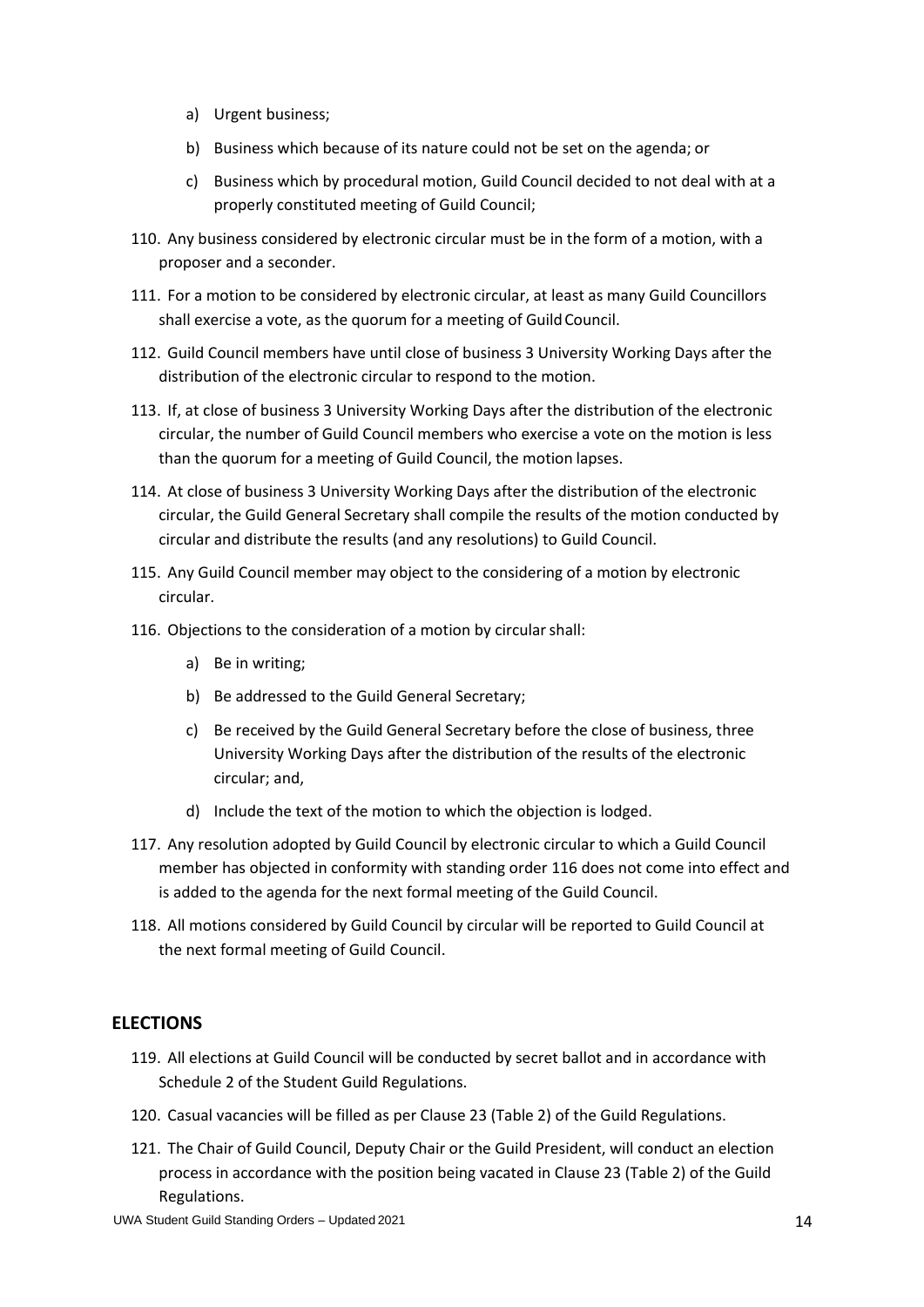- 122. A Returning Officer is to be appointed before the commencement of the election by Guild Council. The electoral process of ballot creation and distribution, vote counting and winner declaration is the responsibility of the Returning Officer.
- 123. The Chair of Guild Council, Deputy Chair or the Guild President will call for nominations from Guild Council.
- 124. Nominations must have a proposer and seconder to proceed. A candidate may propose themselves provided there is a seconder of the nomination.
- 125. At the close of nominations, if there are more nominations than vacancies, a secret ballot vote shall be held.
- 126. A maximum of two minutes will be given to each candidate to put forward their case as to why they should be elected to the position before the vote is taken.
- 127. A maximum of substantive affirmed five questions per candidate, deemed appropriate by the Chair, may be asked by members and standing invitees of Guild Council whom have speaking rights (speaking rights cannot be transferred to anyone else), after the conclusion of the speeches.
- 128. If there are fewer or the same nominations to vacancies, the nominated persons shall be elected and given the option to speak on their nomination in accordance to Standing Order `126.
- 129. If an election results in a tied vote, the ballot will be re-cast. If after the second ballot the election is still tied, the result shall be determined by lot.

#### <span id="page-14-0"></span>*OBJECTIONS AND APPEALS*

- 130. An objection to the Determination of the Returning Officer in administering an election, which includes Department elections, must be submitted in writing to the Governance Committee using the appeals form, within 5 University Working Days from date of Determination and must:
	- a) state the ground or grounds of objection from the Determination;
	- b) summarise the basis for each ground or grounds;
	- c) outline the facts and evidence relied upon;
	- d) state the remedy sought; and
	- e) state the contact details of the complainant.
- 131. The Governance Committee may confirm, dismiss, or vary a Determination in response to an objection, within 5 University Working Days from date of receipt of the objection. The Governance Committee must provide the complainant and the person the subject of the Determination with written notice of its decision.
- 132. An appeal to a decision of the Governance Committee must be submitted in writing within 5 University Working Days from date of the decision, using the appeal form, to the Guild Council and must: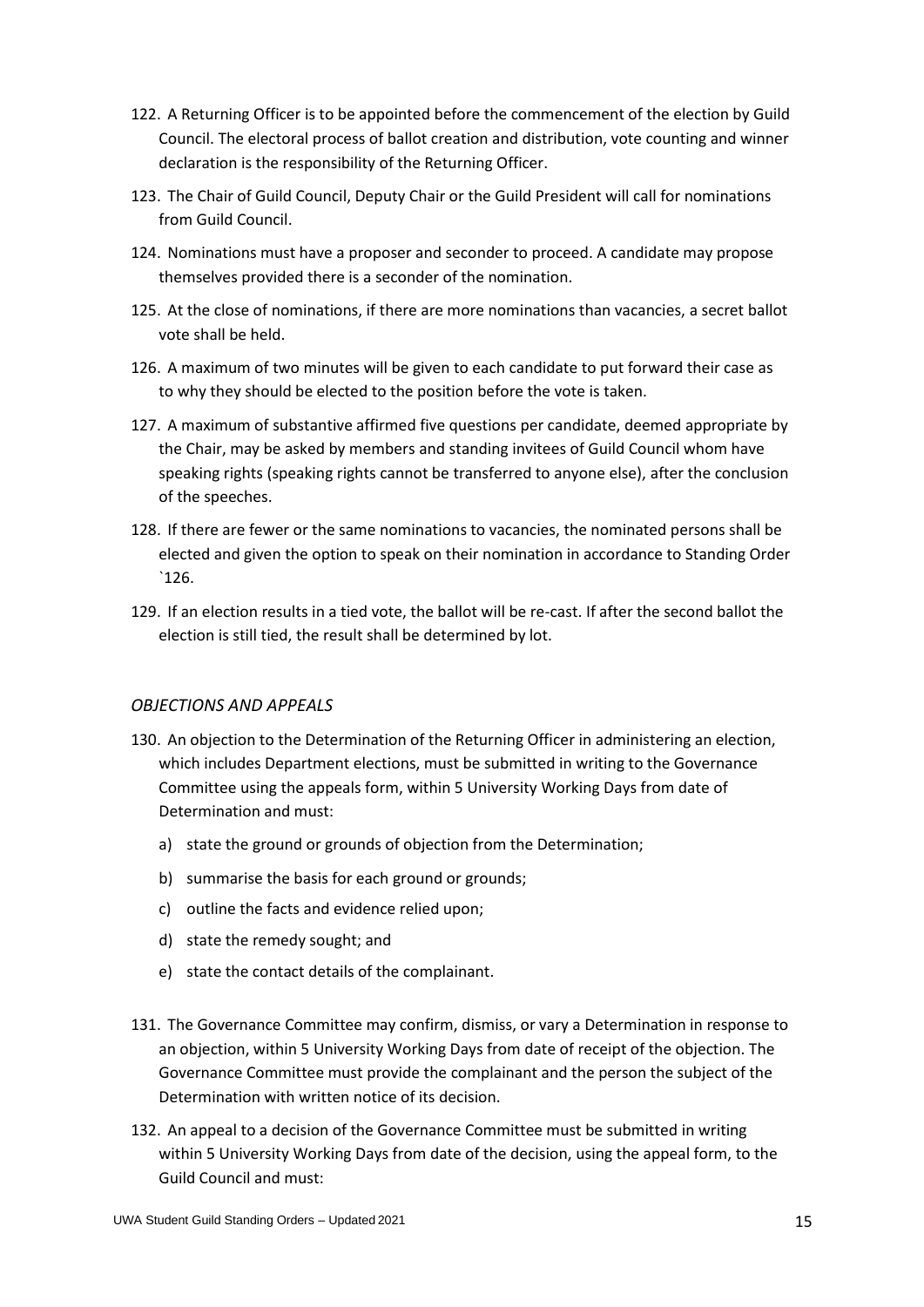- a) state the ground or grounds of appeal from the decision;
- b) summarise the basis for each ground or grounds;
- c) outline the facts and evidence relied upon;
- d) state the remedy sought; and
- e) state the contact details of the complainant.
- 133. The Guild Council may confirm, dismiss, or vary the decision of the Governance Committee in response to an appeal, within 5 University Working Days from date of receipt of the appeal. The Guild Council must provide the appellant and the person the subject of the Determination with written notice of its final decision, as no further appeal related to the election will be considered. The Guild Council's decision in determining the appeal is final.

## <span id="page-15-0"></span>**THE BUDGET DEBATE**

- 134. The Guild General Secretary shall present to the Guild Council an annual budget by the January meeting, which has been recommended by the Strategic Resources Committee.
- <span id="page-15-2"></span>135. The Guild Council must first determine the proposed deficit or surplus when considering the budget.
- 136. The Guild Council may only consider amendments to line items in pairs, the first amendment proposing only reductions in line items and the second proposing only increases.
- 137. The net effect of each pair must be to maintain the deficit or surplus determined by the meeting of the Guild Council.
- 138. The second amendment in each pair may only be put if the first is carried.

### <span id="page-15-1"></span>**SELECT COMMITTEES**

- 139. The Guild Council may by Procedural Motion refer to any motion to a Select Committee for report and consideration.
- 140. Unless otherwise determined by the Guild Council, Select Committees shall consist of five members elected from the Guild Council, three of whom shall form a quorum.
- 141. The Guild President shall, *ex officio*, be a member of all Select Committees, and shall have the right to act as Chair. Otherwise, the Committee shall elect a Chair.
- 142. In Select Committee proceedings, the Chair shall have a vote, and, in the case of an equality of votes, a casting vote.
- 143. The report of a Select Committee shall be in writing, signed by the Chair and presented to the Guild Council by the Chair.